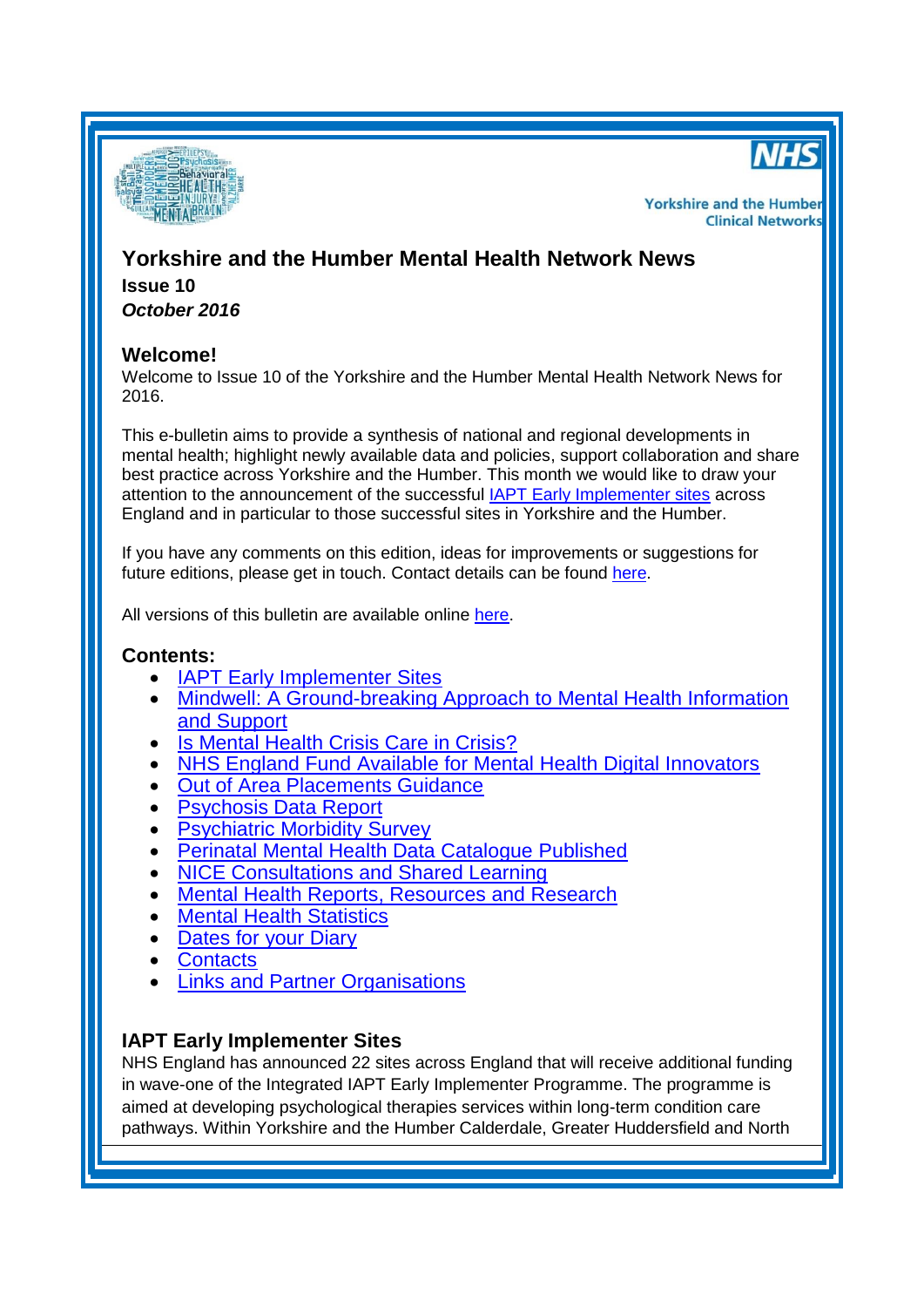Kirklees and Harrogate and Rural Districts have been successfully selected as pilot sites.

The Early Implementers are part of NHS England's strategy to expand access to treatment for people with common mental health problems, and improve integration between mental and physical health, meeting commitments in the Five Year Forward View for Mental Health.

For further information about the IAPT Early Implementers Programme click [here.](https://www.england.nhs.uk/mentalhealth/adults/iapt/mus/sites/)

# <span id="page-1-0"></span>**Mindwell: A Ground-breaking Approach to Mental Health Information and Support**

MindWell is a new online resource, which will be a single 'go to' place for information about mental health in Leeds. The site has been created through a process of co-creation and will raise the profile of mental health and reduce the stigma of seeking help.

The website contains resources, information, support and advice about mental health, including access to 24/7 crisis support. It is intended that the website is accessible to anyone including residents, GPs, employers, friends, family members and neighbours.

You can find out more about MindWell at [www.mindwell-leeds.org.uk.](http://opforum.us2.list-manage.com/track/click?u=9b2dc435ad7fc457c95d8c2dd&id=bd799774b6&e=5f8feeae21)

## **Is Mental Health Crisis Care in Crisis?**

[Is mental health crisis care in crisis?](http://www.nhsconfed.org/resources/2016/10/is-mental-health-crisis-care-in-crisis) has recently been published by The NHS Confederation Mental Health Network. The briefing paper focuses on the gap between the policy around mental health crisis care and reporting on the ground. It includes case studies that show by operating as a whole system, local areas are developing new ways of working in mental health crisis care.

### <span id="page-1-1"></span>**NHS England Fund Available for Mental Health Digital Innovators**

NHS England has announced that innovators of digital technology which improves people's mental health can apply for a share of a  $£400,000$  fund to speed up the adoption [of their product by the NHS.](http://links.nhs.mkt5643.com/ctt?kn=10&ms=NTI2MTk2OTgS1&r=OTQyMzUxODIxMzQS1&b=0&j=MTAyNDk5MDE2NgS2&mt=1&rt=0) Following the application process up to eight innovations will be chosen to take part in the NHS England funded [Digital Development Lab](http://links.nhs.mkt5643.com/ctt?kn=9&ms=NTI2MTk2OTgS1&r=OTQyMzUxODIxMzQS1&b=0&j=MTAyNDk5MDE2NgS2&mt=1&rt=0) being delivered by mHabitat.

## <span id="page-1-2"></span>**Out of Area Placements Guidance**

The Department of Health has published [Out of Area Placements in Mental Health](https://www.gov.uk/government/publications/oaps-in-mental-health-services-for-adults-in-acute-inpatient-care)  [Services for Adults in Acute Inpatient Care.](https://www.gov.uk/government/publications/oaps-in-mental-health-services-for-adults-in-acute-inpatient-care) The guidance is aimed at providers and commissioners and will support them in accurately monitoring and reducing their use of out of area placements (OAPs). The guidance is also intended to help providers submit accurate information on OAPs to national data collections.

In addition, NHS England has announced six pilot sites across the country to drive the design of new approaches to delivering children and young people's mental health [services and secure mental health services.](https://www.england.nhs.uk/2016/09/mh-pilot-sites/) The sites have been asked to reduce psychiatric hospital admissions and time spent in hospital, putting an end to out of area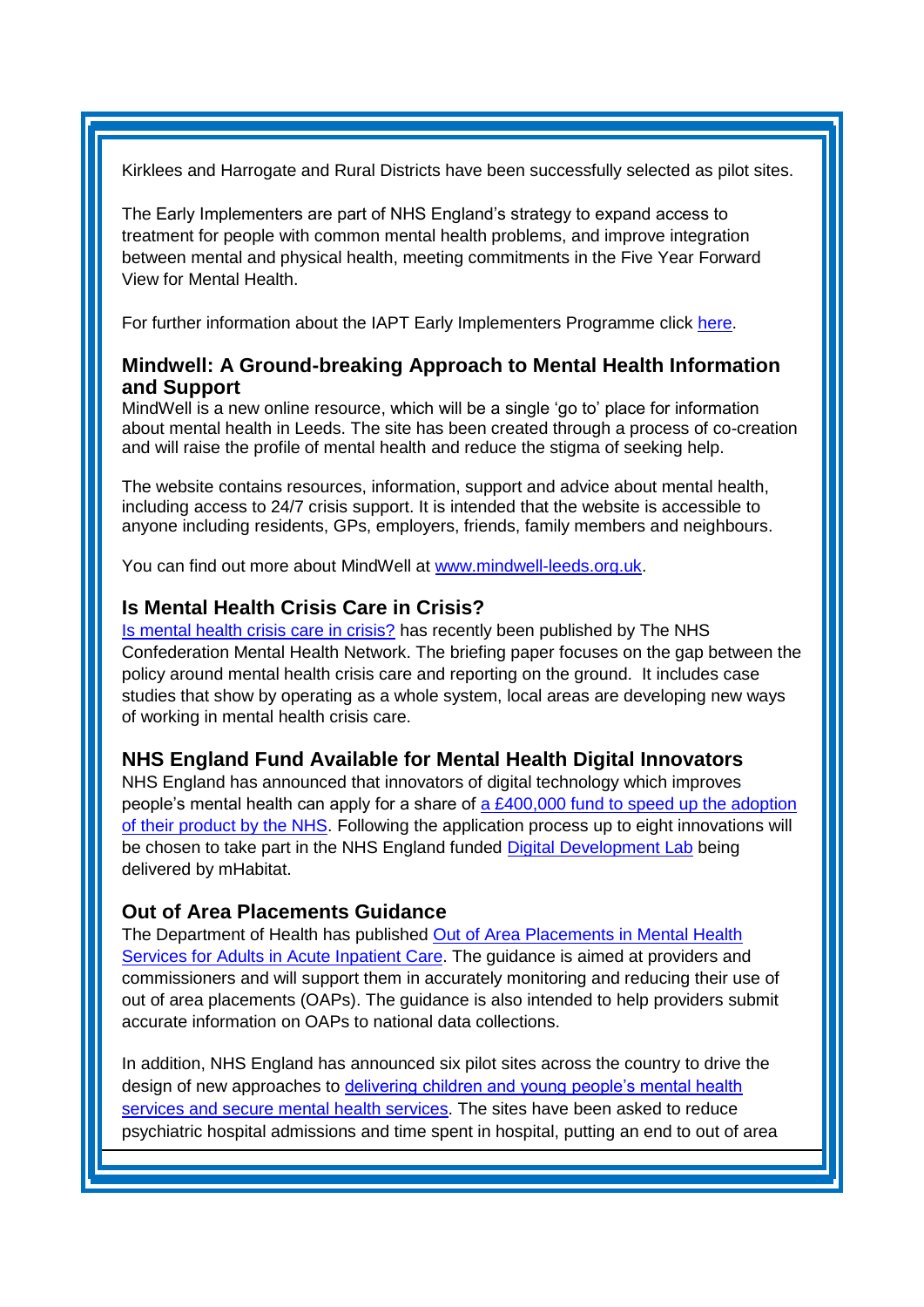placements for both adults and young people.

#### <span id="page-2-0"></span>**Psychosis Data Report**

Public Health England's National Mental Health Intelligence Network has produced a **[Psychosis Data Report.](ariation%20in%20numbers%20of%20people%20with%20psychosis%20and%20their%20access%20to%20care%20in%20England.)** 

This report shows data by local authority or Clinical Commissioning Group area for a range of indicators across the psychosis care pathway. In particular it focuses on variation in numbers of people with psychosis and their access to care in England.

Public Health England have highlighted that the report is for use by public health, service planners, commissioners, providers, advocacy groups, and policy makers. The data can help to ensure that services provided meet local needs, are evidence based and address any gaps in provision.

### <span id="page-2-1"></span>**Psychiatric Morbidity Survey**

NHS Digital has recently published [The Adult Psychiatric Morbidity Survey -](http://content.digital.nhs.uk/catalogue/PUB21748) Survey of [Mental Health and Wellbeing, England, 2014.](http://content.digital.nhs.uk/catalogue/PUB21748) This important publication provides statistics on the prevalence of both treated and untreated psychiatric conditions among adults aged 16 and over, in England.

### <span id="page-2-2"></span>**Perinatal Mental Health Data Catalogue Published**

The National Mental Health Intelligence Network has recently announced the launch of the Perinatal Mental Health Data Catalogue. The catalogue lists resources relevant to perinatal mental health intelligence; including national datasets published at clinical commissioning group (CCG), local authority or provider level as well as information on data availability and location.

The data set can be used by commissioners, policy makers, planners, service providers and advocacy groups in local areas to identify available data on perinatal mental health prevention and care. The data can be used to inform work to ensure there are adequate and effective perinatal mental health care services in England.

The catalogue can be accessed [here.](http://www.yhpho.org.uk/resource/view.aspx?RID=245116)

### <span id="page-2-3"></span>**NICE Consultations and Shared Learning**

NICE have recently released the following consultation for comment:

 [Mental Health of Adults in Contact with the Criminal Justice System](https://www.nice.org.uk/guidance/indevelopment/gid-cgwave0726/consultation/html-content-2)**.** The closing date for comment is 18 November 2016.

The consultation requests comments on new draft guidance seeking to improve the assessment, treatment and prevention of mental health problems in adults. When the guideline is finalised, it will apply to anyone who comes into contact with the English criminal justice system, including time spent serving a community or prison sentence, and any probationary periods.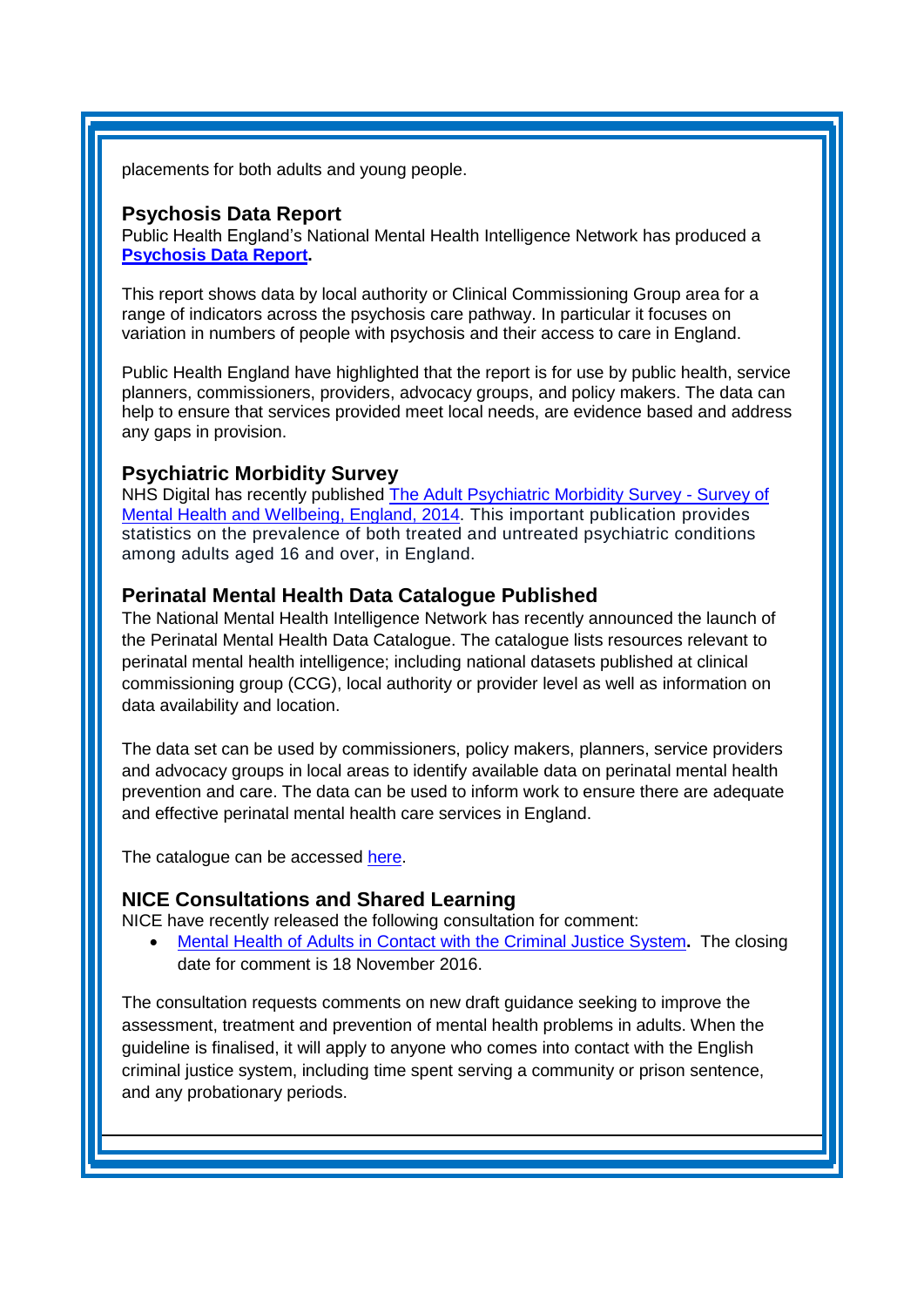### <span id="page-3-0"></span>**Mental Health Reports, Resources and Research Reports**

The University of Manchester has published [The National Confidential Inquiry into](http://research.bmh.manchester.ac.uk/cmhs/research/centreforsuicideprevention/nci)  [Suicide and Homicide by People with Mental Illness. Making Mental Health Care Safer:](http://research.bmh.manchester.ac.uk/cmhs/research/centreforsuicideprevention/nci)  [Annual Report and 20-year Review. October 2016.](http://research.bmh.manchester.ac.uk/cmhs/research/centreforsuicideprevention/nci) The report provides the latest figures on events and highlights the priorities for safer services. This year the report highlights acute care, economic adversity and recent migration as areas for further investigation.

NHS Employers has published a case study from East Midlands Ambulance Service NHS Trust who recognised, following feedback form staff, that there were a number of areas for [improvement in mental wellbeing](http://www.nhsemployers.org/case-studies-and-resources/2016/10/east-midlands-ambulance-service) across the trust. The case study sets out the actions the trust took and future work that will be undertaken such as the establishment of BAME and disability networks for its staff.

[The Impact of Traumatic Events on Mental Health](http://www.mentalhealth.org.uk/publications/impact-traumatic-events-mental-health) has recently been published by the Mental Health Foundation. The report focusses on how the impact of traumatic events can lead to more serious mental health problems such as post-traumatic stress disorder (PTSD) and depression.

The Housing Learning and Improvement Network have published [Mental Health and](http://www.housinglin.org.uk/Topics/browse/HousingMentaHealth/?parent=6081&child=10291)  [Housing: Potential Economic Benefits of Improved Transitions Along the Acute Care](http://www.housinglin.org.uk/Topics/browse/HousingMentaHealth/?parent=6081&child=10291)  [Pathway to Support Recovery for People with Mental Health Needs.](http://www.housinglin.org.uk/Topics/browse/HousingMentaHealth/?parent=6081&child=10291) The report considers potential opportunities for releasing resources from inpatient care and reinvesting them in alternative support services, either provided or supported by housing associations. The report highlights that NHS commissioners would need to develop alternative forms of community-based services while maintaining existing infrastructure for the savings of this idea to be realised.

Age UK has released [Hidden in Plain Sight: The Unmet Mental Health Needs of Older](http://www.ageuk.org.uk/Documents/EN-GB/For-professionals/Policy/health-and-wellbeing/Hidden_in_plain_sight_older_peoples_mental_health.pdf?dtrk=true&utm_source=The%20King%27s%20Fund%20newsletters&utm_medium=email&utm_campaign=7626347_NEWSL_HMP%202016-10-14&dm_i=21A8,4JGIZ,FLWT3F,GTX7Y,1)  [People](http://www.ageuk.org.uk/Documents/EN-GB/For-professionals/Policy/health-and-wellbeing/Hidden_in_plain_sight_older_peoples_mental_health.pdf?dtrk=true&utm_source=The%20King%27s%20Fund%20newsletters&utm_medium=email&utm_campaign=7626347_NEWSL_HMP%202016-10-14&dm_i=21A8,4JGIZ,FLWT3F,GTX7Y,1) The report highlights that the current availability of mental health services does not meet the demand from people aged 65 and over. Additionally, over a third of mental health trusts have been highlighted as having no policies for providing integrated care for people over 65 with both mental and physical health needs.

Helen Gilburt of the King's Fund has recently produced a paper highlighting that [Promised Increases in Mental Health Funding are Not](http://www.kingsfund.org.uk/blog/2016/10/trust-finances-mental-health-taskforce?utm_source=The%20King%27s%20Fund%20newsletters&utm_medium=email&utm_campaign=7655345_NEWSL_The%20Weekly%20Update%202016-10-20&utm_content=helenblogtitle&dm_i=21A8,4K2WH,FLWT3F,GWEVZ,1) Reaching the Front Line. Recently released data identifies that monies mandated for increased investment in mental health services are not reaching their intended goal.

#### **Resources**

The Office of the Director of Public Health, Leeds City Council has published [Audit of](http://observatory.leeds.gov.uk/news/item?itemId=251)  [Suicides and Undetermined Deaths in Leeds 2011-2013.](http://observatory.leeds.gov.uk/news/item?itemId=251) This audit is considered a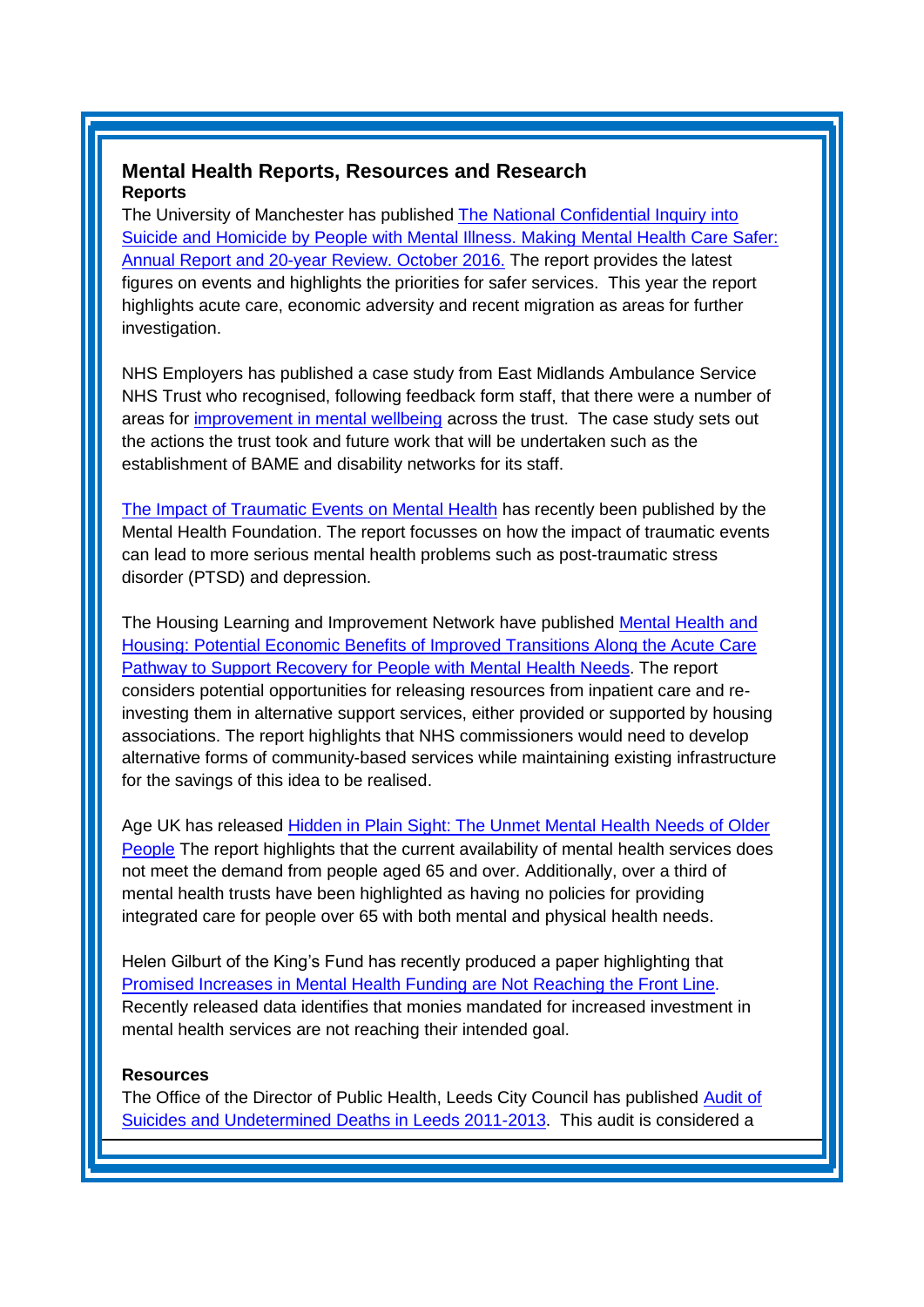'gold standard' and is recommended by Public Health England as a model for other areas to learn from.

The University of Sheffield has launched a new Patient Reported Outcome Measure (PROM) Recovering Quality [of Life \(ReQoL\) for Users of Mental Health](http://www.reqol.org.uk/p/overview.html)  [Services.](http://www.reqol.org.uk/p/overview.html) ReQoL has been developed to assess the quality of life for those experiencing mental health difficulties and the questionnaire can be used in helping to decide what support or services people receive and also to measure and improve the quality of care that service users receive.

[NHS Employers Mental Health Awareness Resources](http://www.nhsemployers.org/your-workforce/retain-and-improve/staff-experience/health-work-and-wellbeing/sustaining-the-momentum/calendar-of-national-campaigns-2016/mental-health-awareness) highlight the impact of mental ill health on the NHS and provide guidance to combating discrimination against people with mental health problems. The resources provide benefit to individuals with mental ill health working within the NHS and promote a positive impact on the diversity of the workforce and the experience the NHS is able to offer patients.

The National Children's Bureau has created a new toolkit: [A Whole School Framework](https://www.ncb.org.uk/news-opinion/news-highlights/national-childrens-bureau-aims-help-schools-tackle-mental-health-brand)  [for Emotional Well-being and Mental Health:](https://www.ncb.org.uk/news-opinion/news-highlights/national-childrens-bureau-aims-help-schools-tackle-mental-health-brand) A Self-Assessment and Improvement [Tool for School](https://www.ncb.org.uk/news-opinion/news-highlights/national-childrens-bureau-aims-help-schools-tackle-mental-health-brand) Leaders. The toolkit aims to encourage the whole school come together to combat and prevent mental health issues in students and staff.

#### **Research**

[Funding of Mental Health Services: Do available data support episodic payment?](http://www.york.ac.uk/che/news/2016/che-research-paper-137/) has been published by The University of York Centre for Health Economics. The research paper investigates funding mental health services through the block contract method against the fuller adoption of a cluster system that was introduced across the NHS in 2012 but has not yet been fully implemented.

The National Institute for Health Research (NIHR) has published the results of the following research: [Do financial incentives encourage patients with psychotic](http://www.nets.nihr.ac.uk/news/all/2016/do-financial-incentives-encourage-patients-with-psychotic-disorders-to-take-their-medication) disorders to [take their medication?](http://www.nets.nihr.ac.uk/news/all/2016/do-financial-incentives-encourage-patients-with-psychotic-disorders-to-take-their-medication) The study has found that offering patients financial incentives to take their antipsychotic medication is effective. When the incentives stop, there is no continued benefit but no long term negative effect either.

#### <span id="page-4-0"></span>**Mental Health Statistics**

The following statistics have recently been released please click on the links to review further:

- [Psychological Therapies: Annual Report on the use of IAPT Services](http://content.digital.nhs.uk/catalogue/PUB22110) England, 2015-16
- [Improving Access to Psychological Therapies Report -](https://www.gov.uk/government/statistics/improving-access-to-psychological-therapies-report-jul-2016-final-aug-2016-primary) Jul 2016 Final, Aug 2016 [Primary](https://www.gov.uk/government/statistics/improving-access-to-psychological-therapies-report-jul-2016-final-aug-2016-primary)
- [Early Intervention in Psychosis Waiting Times, August 2016](http://www.hscic.gov.uk/catalogue/PUB20526)
- [Learning Disability Services Monthly Statistics -](https://www.gov.uk/government/statistics/learning-disability-services-monthly-statistics-commissioner-census-assuring-transformation-sept-2016) Commissioner Census (Assuring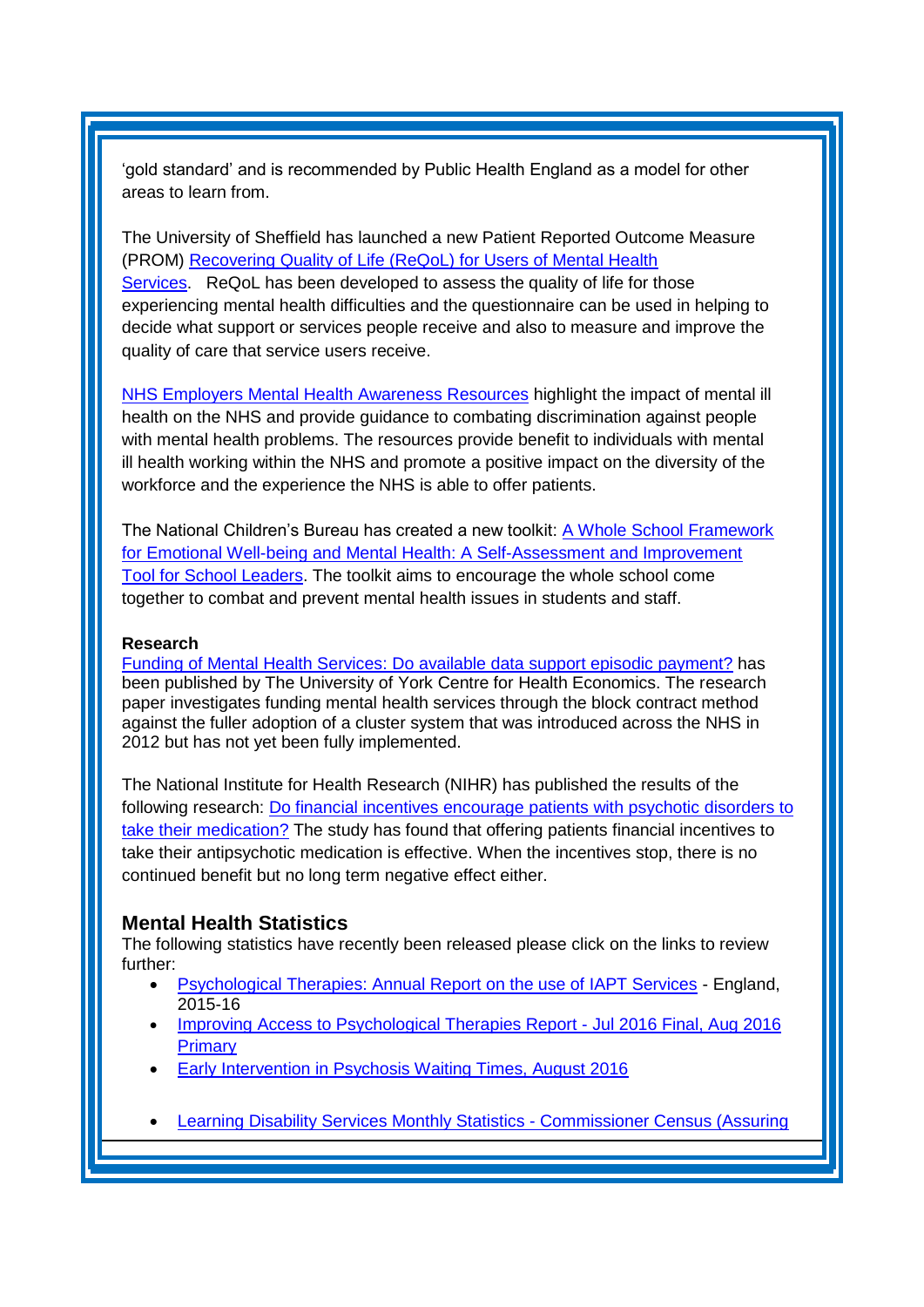#### [Transformation\), Sept 2016](https://www.gov.uk/government/statistics/learning-disability-services-monthly-statistics-commissioner-census-assuring-transformation-sept-2016)

#### <span id="page-5-0"></span>**Dates for your Diary**

- Wednesday 2 November, 10:00-13:00, **Yorkshire and the Humber IAPT Providers Network**, Double Tree by Hilton, Leeds City Centre.
- Thursday 17 November, 13:00-16:00, **Yorkshire and the Humber EIP Network**, St George's Centre, Leeds.
- Friday 9 December, 12:30-16:30, **Yorkshire and the Humber LMH Network Launch**, Hilton Hotel, Leeds City Centre.
- Thursday 12 January 2017, 09:30-12:00, **Yorkshire and the Humber Senior PWP Network**, Leeds, Venue to be confirmed.

**If you would like to attend, or require further information, please email [sarah.wood1@nhs.net](mailto:sarah.wood1@nhs.net)**

 **SafeTALK Course**, which aims to teach participants four basic steps to recognise if someone is having thoughts of suicide and how to connect them with resources that can help. Available on various dates throughout 2016.

#### **For further information, and to check course availability, email: [wdu@york.gov.uk](mailto:wdu@york.gov.uk) or visit the website [here.](http://www.yorkworkforcedevelopment.org.uk/)**

- Wednesday 9 and Thursday 10 November, **7 th Annual Culture and International Mental Health Conference,** The Chancellors Hotel, Manchester, UK. To book your place click **[here.](https://www.eventbrite.co.uk/e/7th-annual-culture-and-international-mental-health-conference-tickets-24232703669?aff=es2)**
- Tuesday 15 November, 10:00-16:00, **Voluntary and Community Sector Personal Health Budget Support Network**, Leeds (final venue to be confirmed). To book your place click **[here](https://www.eventbrite.co.uk/e/vcse-personal-health-budget-support-network-north-tickets-26783109000)**.
- Tuesday 22 November 2016, **Progressing Mental Health Liaison Services**, Hilton Leeds City, Leeds. To book your place click **[here.](http://www.sbk-healthcare.co.uk/home/title/2163/progressing-mental-health-liaison-services/?utm_source=SBK%20Healthcare&utm_medium=email&utm_campaign=7340689_16107MH%201st%20email)**
- Tuesday 29 November, 10:30-16:30, **North East, Yorkshire & Humber Mental Health Commissioning Network Conference,** Novotel, York. To book your place email: **[events@nhis.com](mailto:events@nhis.com)**
- Tuesday 6 December, 09:30-16:30, **Mental Health Crisis Care Conference,** Manchester Conference Centre. To book your place click **[here.](https://mxm.mxmfb.com/rsps/m/PuOqdiunIWexrFCyMJRBWn4ZOyGrAUfvD-VWZQ4UAdI)** NB: There is a cost to attend this event.
- Tuesday 24 January 2017, All Day, **IAPT National Networking Forum**,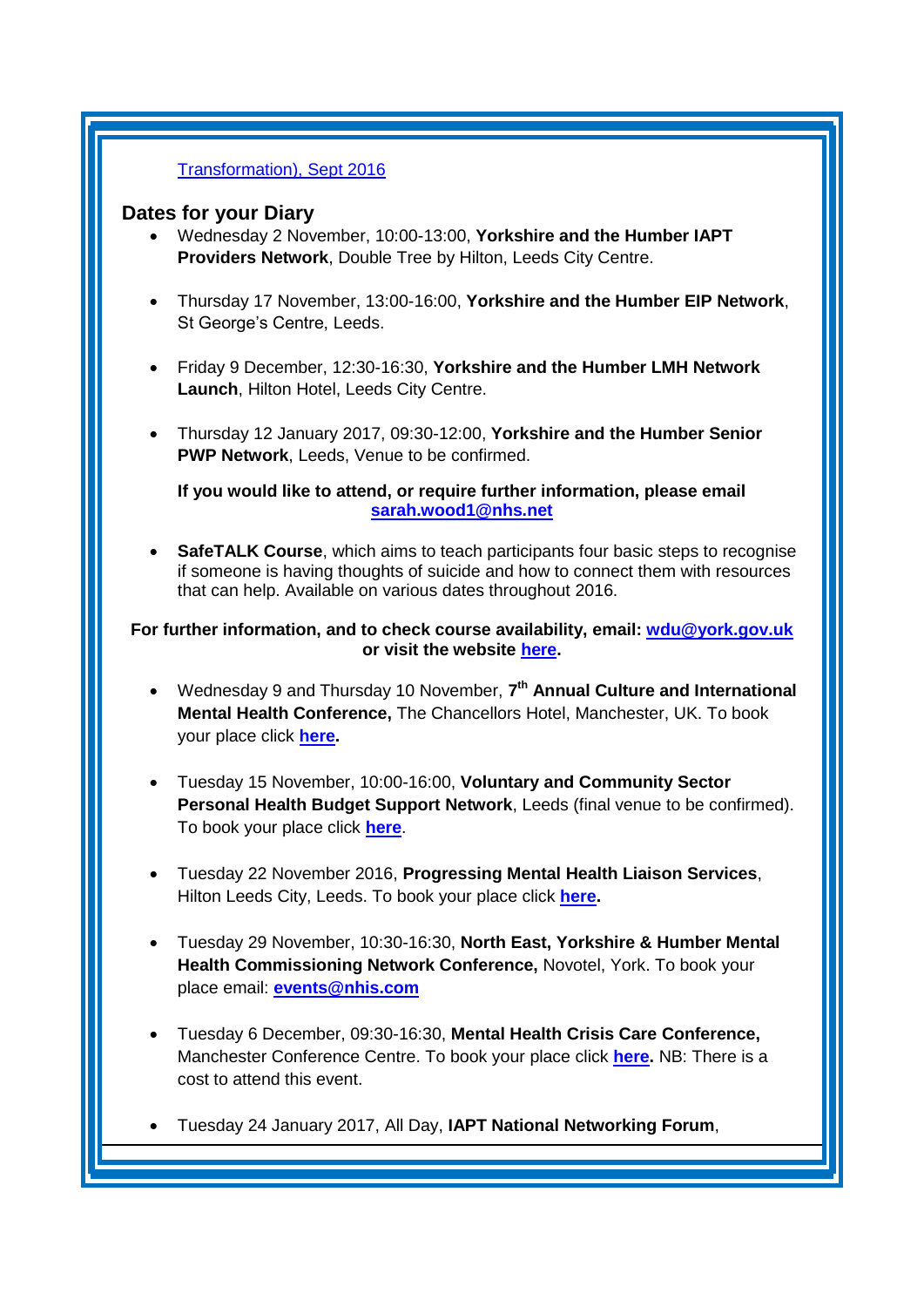Birmingham City Football Ground, Birmingham. To book your place click [here.](http://www.iapt-nnf.co.uk/booking/index/57/?utm_source=SBK%20Healthcare&utm_medium=email&utm_campaign=7571577_1701PT%201st%20email&dm_i=1SB0,4IA9L,NDG0NR,GO71G,1) NB: There is a cost to attend this event.

- Tuesday, 28 February 2017, 09:00-12:00, **Westminster Health Forum Keynote Seminar: Priorities for Mental Health Services and Delivering the Five Year forward view for Mental Health**, Central London. To book your place click [here.](http://www.westminsterforumprojects.co.uk/forums/book_event.php?eid=1301) NB: There is a cost to attend this event.
- Wednesday 30 August Sunday 3 September 2017, **20th ISPS International Congress in the United Kingdom**, Liverpool (venue to be confirmed). To book your place click [here.](http://www.isps2017uk.org/)

### <span id="page-6-0"></span>**Contacts**

If you would like to discuss any of the items included in this e-bulletin or would like further information about the Mental Health Network please contact:

Rebecca Campbell, Quality Improvement Manager: [rebecca.campbell6@nhs.net,](mailto:rebecca.campbell6@nhs.net) 0113 8253448 / 07825256356

Sarah Boul, Quality Improvement Lead: [sarah.boul@nhs.net,](mailto:sarah.boul@nhs.net) 0113 8253458 / 07584362063

Twitter: @YHSCN\_MHDN #yhmentalhealth

#### <span id="page-6-1"></span>**Links and Partner Organisations**

- **Interested in Dementia**? Why not check out the Yorkshire and the Humber Dementia Network E-Bulletin? Click [here](http://www.yhscn.nhs.uk/mental-health-clinic/Dementia/YHSCNDementiaBulletin.php) to read more.
- Yorkshire and the Humber Clinical Networks. Click [here](http://www.yhscn.nhs.uk/index.php) for the website.
- Yorkshire and the Humber Clinical Senate. Click [here](http://www.yhsenate.nhs.uk/index.php) for the website.
- Yorkshire and Humber Academic Health Science Network. Click [here](http://www.yhahsn.org.uk/) for the website.

**Request for Links:** If you would like to feature a web link in this bulletin, or provide information as a Partner Organisation, please email details to [sarah.boul@nhs.net](mailto:sarah.boul@nhs.net) with the words "Links and Partner Organisations" in the subject line.

#### **Who produces this bulletin?**

This bulletin is provided for anyone working with, or interested in, Mental Health and the Clinical Networks in Yorkshire and the Humber. The bulletin is provided on an opt-out basis. If you received this email in error, or no longer want to receive the bulletin, email [sarah.boul@nhs.net](mailto:sarah.boul@nhs.net) with the words 'Unsubscribe Bulletin' in the subject line.

*Disclaimer: The content of this bulletin does not necessarily reflect the views of NHS England, but*  is provided as a rapid information service for staff interested in Mental Health and the Clinical *Networks in Yorkshire and the Humber. All links from this bulletin are provided for information*